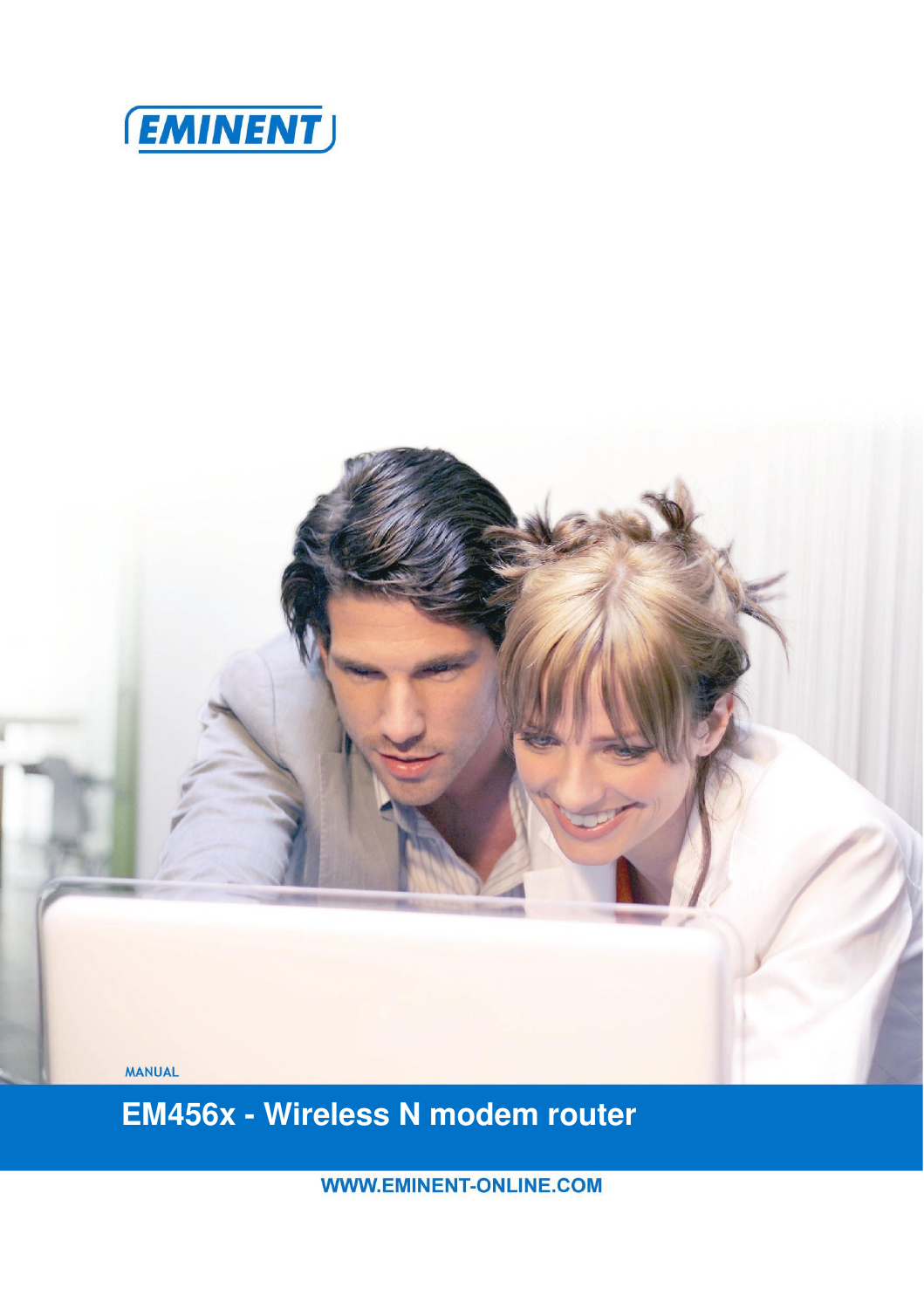## **EM456x - Wireless N modem router**

## **Warnings and points of attention**



Due to laws, directives and regulations set out by the European Parliament, this device could be subject to limitations concerning its use in certain European member states. In certain European member states the use of this product could be prohibited. More information regarding this warning can be found in the Declaration of Conformity on the last page of this document!

# **Table of contents**

| 3.3 Configuration for KPN related providers (KPN, Planet, XS4ALL)         |  |
|---------------------------------------------------------------------------|--|
| 3.4 Configuration for DHCP providers (Tele2, BabyXL, Online Family)7      |  |
|                                                                           |  |
| 4.1 Using the installation wizard to setup and secure a wireless network8 |  |
|                                                                           |  |
|                                                                           |  |
|                                                                           |  |
|                                                                           |  |
|                                                                           |  |
|                                                                           |  |
|                                                                           |  |
|                                                                           |  |
|                                                                           |  |
|                                                                           |  |
|                                                                           |  |
|                                                                           |  |
|                                                                           |  |
|                                                                           |  |
|                                                                           |  |
|                                                                           |  |
|                                                                           |  |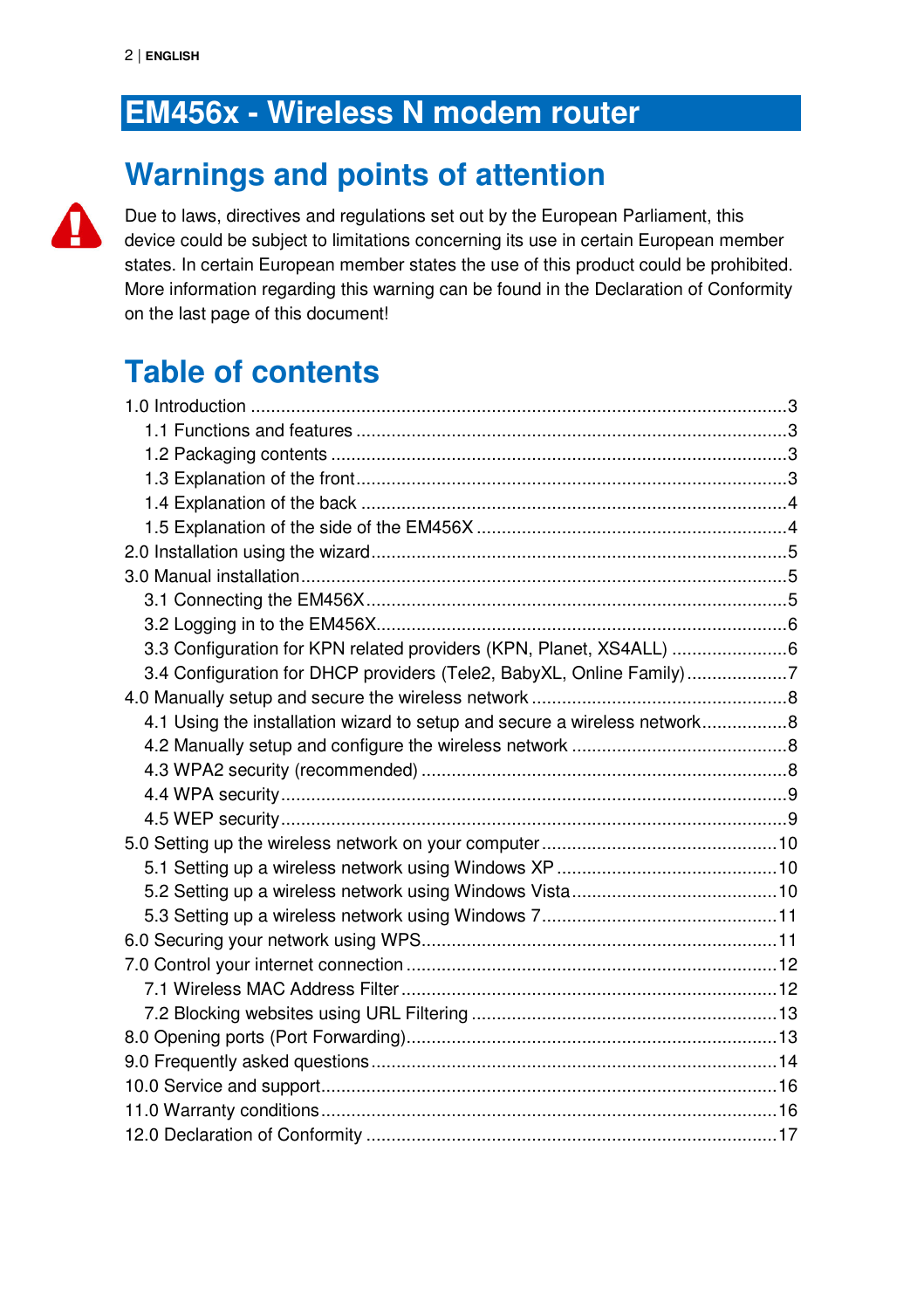# **1.0 Introduction**

Congratulations with the purchase of this high-quality Eminent product! This product has undergone extensive testing by Eminent's technical experts. Should you experience any problems with this product, you are covered by a five-year Eminent warranty. Please keep this manual and the receipt in a safe place.

Register your product now on www.eminent-online.com and receive product updates!

#### **1.1 Functions and features**

The Eminent wireless ADSL2+ modem realizes a high-speed home network. Without an effort you can setup a stable and fast wireless network by using the unique installation wizard on CD-ROM.

Thanks to the two antennas of the EM4565 en EM4566 (one antenna for the EM4562 and EM4563), you are assured of an optimal wireless range. Do you also have computers without a wireless adapter? Don't worry! The modem gives you the opportunity to connect your computers using the wired connection, while your other computers are connected wirelessly.

Thanks to the presence of all modern security techniques, your wireless network is completely secured! Are you using the this modem router in combination with an Eminent wireless N adapter with WPS button? Then you can easily secure your wireless network with one press on the button. The modem is equipped with an advanced firewall to give you a well protected internet connection.

### **1.2 Packaging contents**

The following parts need to be present:

- EM4562/EM4563/EM4565EM4566 wireless N ADSL2+ modem router
- Power supply
- Network cable
- CD-ROM with Wizard
- User manual

#### **1.3 Explanation of the front**

The EM456X has several LED's at the front. Below you will see a display of these LED's and the explanations of these LED's.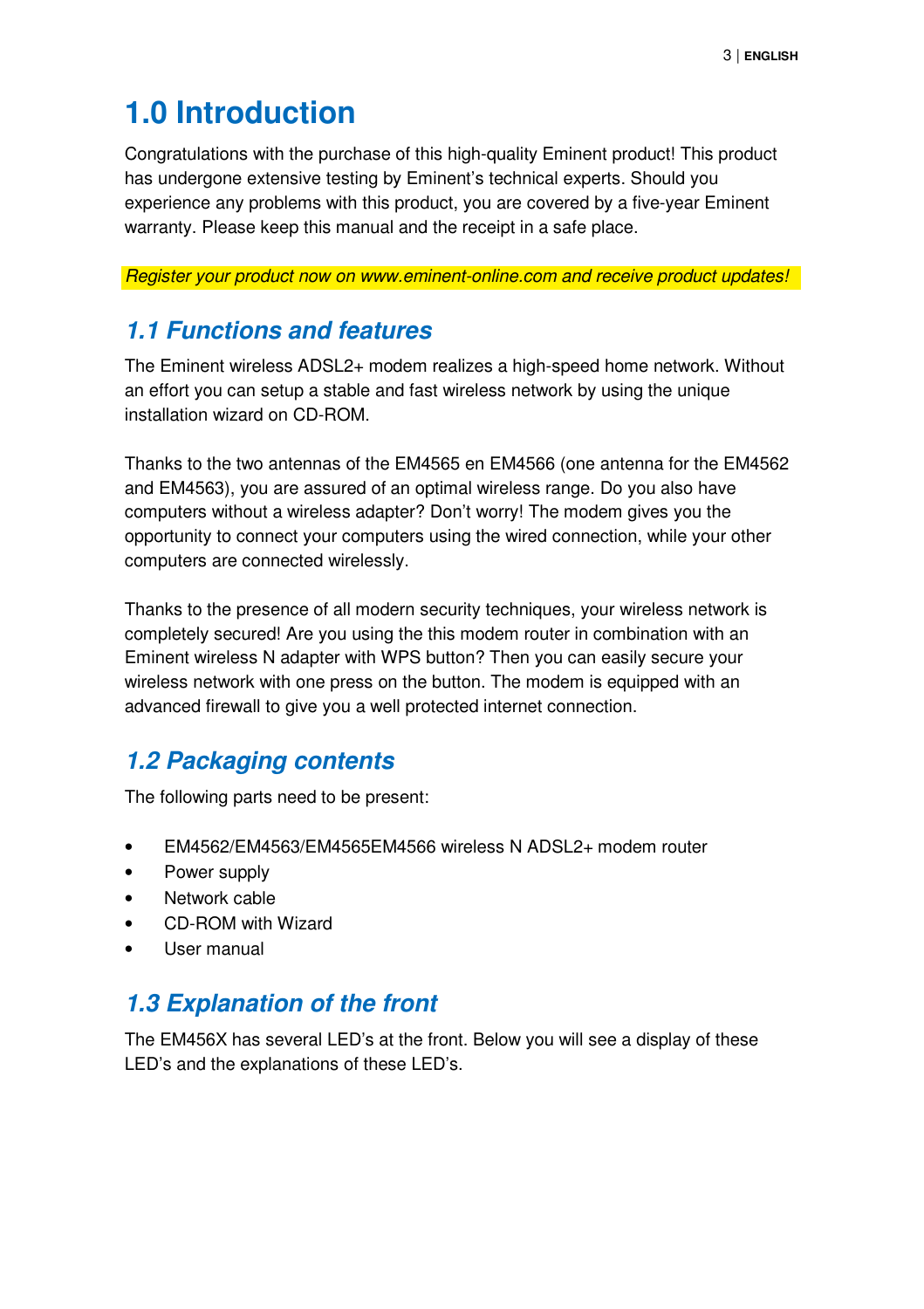

- 1. **POWER**: Will be lit when the power supply is connected.
- 2. **DSL**: Will be lit when an ADSL connection has been established.
- 3. **INTERNET**: Will be lit when an internet connection with your provider has been established.
- 4. **WLAN**: Will blink when the modem has finished booting and the wireless network is active.
- 5. **WPS**: Will blink when a WPS connection is being established.
- 6. **LAN**: These LED's will be lit when there is network cable connected to the corresponding ports.

### **1.4 Explanation of the back**

At the back of the housing, the EM456X has several connections. You will find a display of these connections and the explanation of the connections below.



- 1. **POWER**: Connection for the power supply.
- 2. **ON/OFF**: On/Off switch for the EM456X.
- 3. **LAN 1/4**: Network connections for UTP network cables.
- 4. **ADSL** : Connection for your telephone cable.

### **1.5 Explanation of the side of the EM456X**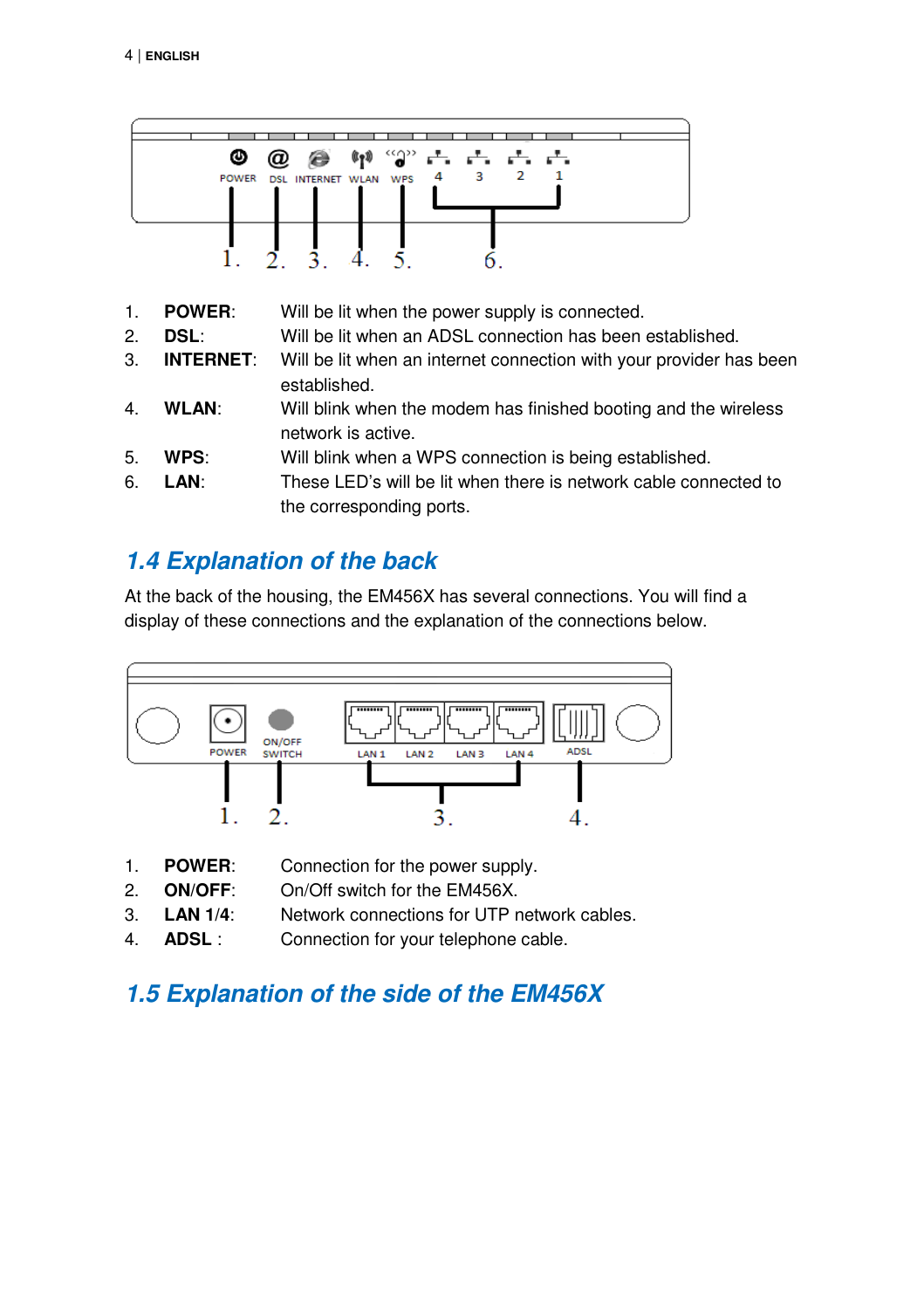

- 1. **WLAN**: WLAN button: Used to disable the broadcast of the wireless signal.
- 2. **WPS**: WPS button. Use this button to secure the wireless network using WPS. Only applicable when using WPS adapters.

## **2.0 Installation using the wizard**

The easiest way to install the EM456X is by using the installation wizard, as described in this chapter. This wizard allows you to setup your modem for your internet provider, give your wireless network a name and secure your wireless network. If you do not want to make use of the installation wizard on the supplied CD-ROM, you can continue with chapter 3.

- 1. Turn on your computer.
- 2. Place the CD-ROM in your computer's CD-ROM or DVD-player.
- 3. The software will start automatically.
- 4. Choose your language and click 'Next'.
- 5. Choose 'Configure my router'.
- 6. Follow the steps shown on screen until the installation has finished. You now have a working internet connection.

## **3.0 Manual installation**

For the manual installation of the EM456X it is important that your internet browser and your network are configured correctly. These settings are correctly configured by default.

### **3.1 Connecting the EM456X**

- 1. Turn off your computer.
- 2. Connect the EM456X to a wall outlet using the supplied power supply.
- 3. Connect the telephone cable to the 'ADSL' port of the EM456X.
- 4. Connect the other side of this telephone cable to the ADSL splitter (not supplied).
- 5. Connect the network cable to one of the four 'LAN' ports of the EM456X.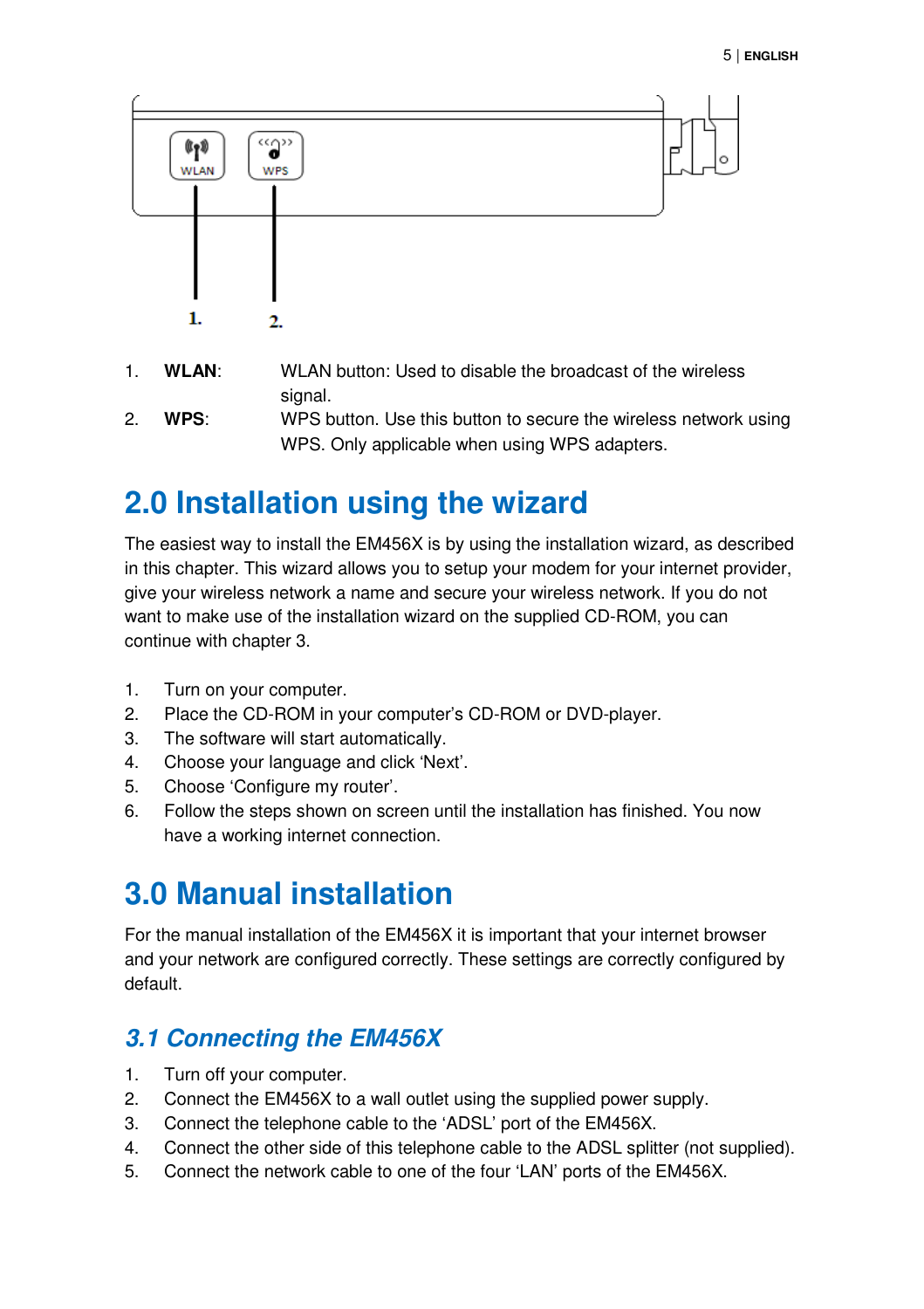- 6. Connect the other end of this network cable to the network connection of your computer's network adapter.
- 7. Press the 'ON/OFF' switch on the EM456X once to turn the EM456X on.

Is my EM456X correctly connected to the power grid? Verify whether the 'POWER' LED is lit.

Is my network connection correctly connected? Turn on your computer and verify whether the corresponding 'LAN' LED is lit. Also, the LED on your computer's network adapter needs to be lit.

### **3.2 Logging in to the EM456X**

In order to manually set the EM456X for an internet connection, you have to make a connection with the EM456X first. You can make a connection with the EM456X using the following procedure.

- 1. Turn on your computer.
- 2. Open your web browser (For example: Internet Explorer, Netscape or Firefox).
- 3. Type 'http://192.168.1.1' in the address bar.
- 4. Press the 'Enter' key or click 'Go to'.
- 5. Type 'admin' in the 'Username' field (Attention! This field is capital letter sensitive).
- 6. Type 'admin' in the 'Password' field (Attention! This field is capital letter sensitive).
- 7. Click 'OK'.
- 8. The opening screen will be shown.

### **3.3 Configuration for KPN related providers (KPN, Planet, XS4ALL)**

- 1. Click 'Quick Start'.
- 2. Click 'RUN WIZARD'.
- 3. Click 'NEXT'.
- 4. Now you now have to set a new password for the modem router itself. Fill in the new password at the 'New Password' field.
- 5. Confirm this new password at the 'Confirm Password' field.
- 6. Click 'NEXT'.
- 7. Select 'PPPoE/PPPoA'.
- 8. Click 'NEXT'.
- 9. Fill in your ADSL username at the 'Username' field. Bear in mind that in some cases, a provider demands you to use an extension behind your username. Refer to the documentation the ISP has provided you.
- 10. Fill in the ADSL password at the 'Password' field.
- 11. Fill in '8' at 'VPI'.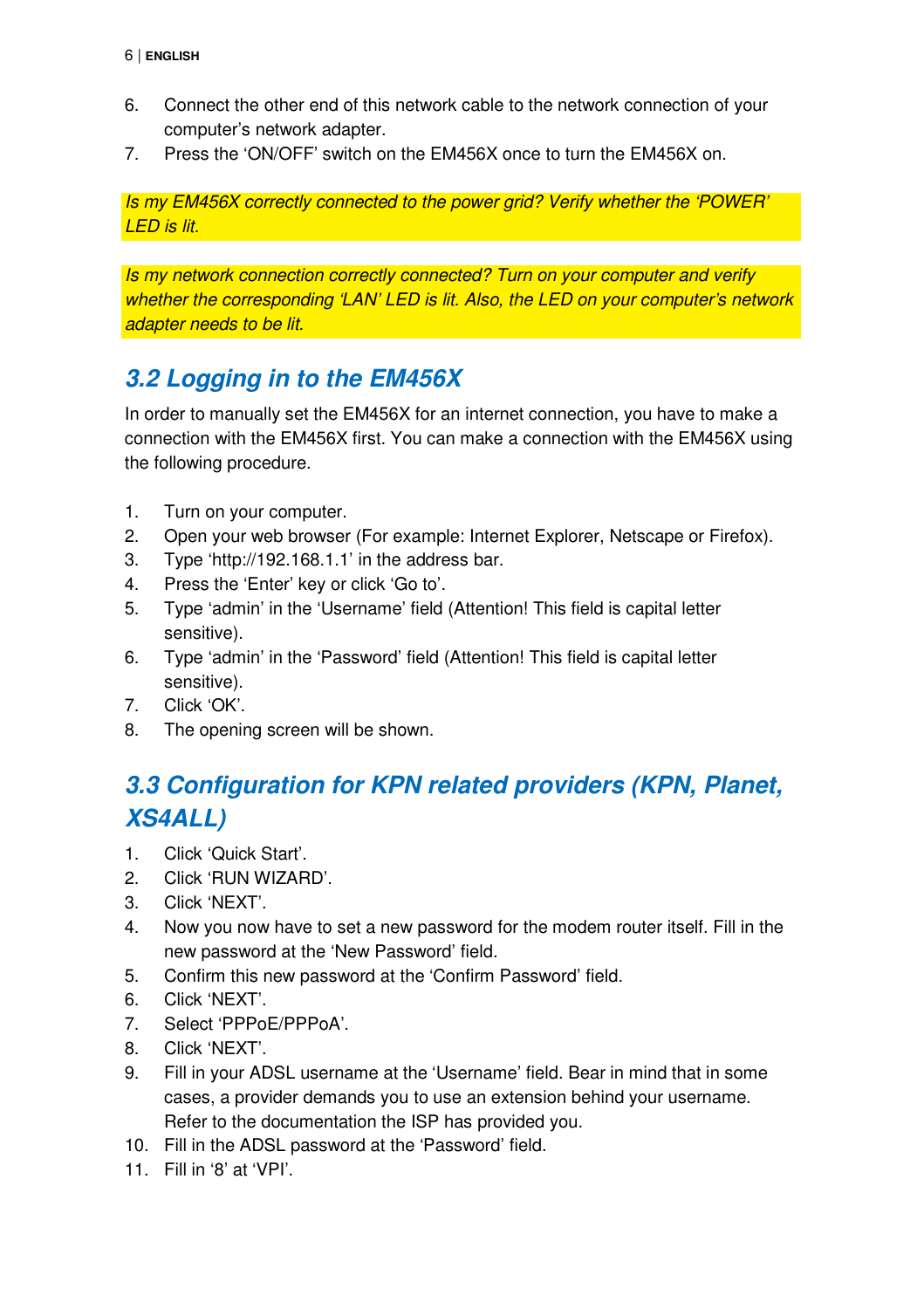- 12. Fill in '48' at 'VCI'.
- 13. Select 'PPPoA Vc-Mux' at 'Connection Type'.
- 14. Click 'NEXT'.
- 15. Click 'NEXT'.
- 16. The modem will save the settings. Perhaps you have to login again with your newly chosen password, set at step 4 and 5.
- 17. Click 'CLOSE' to close the screen.
- 18. The modem will automatically obtain a connection with your provider. It can take up to a few minutes to connect with your provider the first time.

Write down the new password to be able to change the settings in the future:

User Name: admin New Password:

### **3.4 Configuration for DHCP providers (Tele2, BabyXL, Online Family)**

Hint: Refer to the 'Frequently asked questions' section to obtain more information about the mostly used 'VPI' and 'VCI' values.

- 1. Click 'Quick Start'.
- 2. Click 'RUN WIZARD'.
- 3. Click 'NEXT'.
- 4. Now you now have to set a new password for the modem router itself. Fill in the new password at the 'New Password' field.
- 5. Confirm this new password at the 'Confirm Password' field.
- 6. Click 'NEXT'.
- 7. Select 'Dynamic IP Address'.
- 8. Click 'NEXT'.
- 9. Fill in the 'VPI' number used by your provider at 'VPI'.
- 10. Fill in the 'VCI' number used by your provider at 'VCI'.
- 11. Select '1483 Bridged IP LLC' at 'Connection Type'.
- 12. Click 'NEXT'.
- 13. Click 'NEXT'.
- 14. The modem will save the settings. Perhaps you have to login again with your newly chosen password, set at step 4 and 5.
- 15. Click 'CLOSE' to close the screen.
- 16. The modem will automatically obtain a connection with your provider. It can take up to a few minutes to connect with your provider the first time.

Hint: If you have already made a provider configuration, and you want to add a new provider configuration, there is no need to remove your old connection. The moment 'Quick Start' will be used again, the old connection will be overwritten automatically.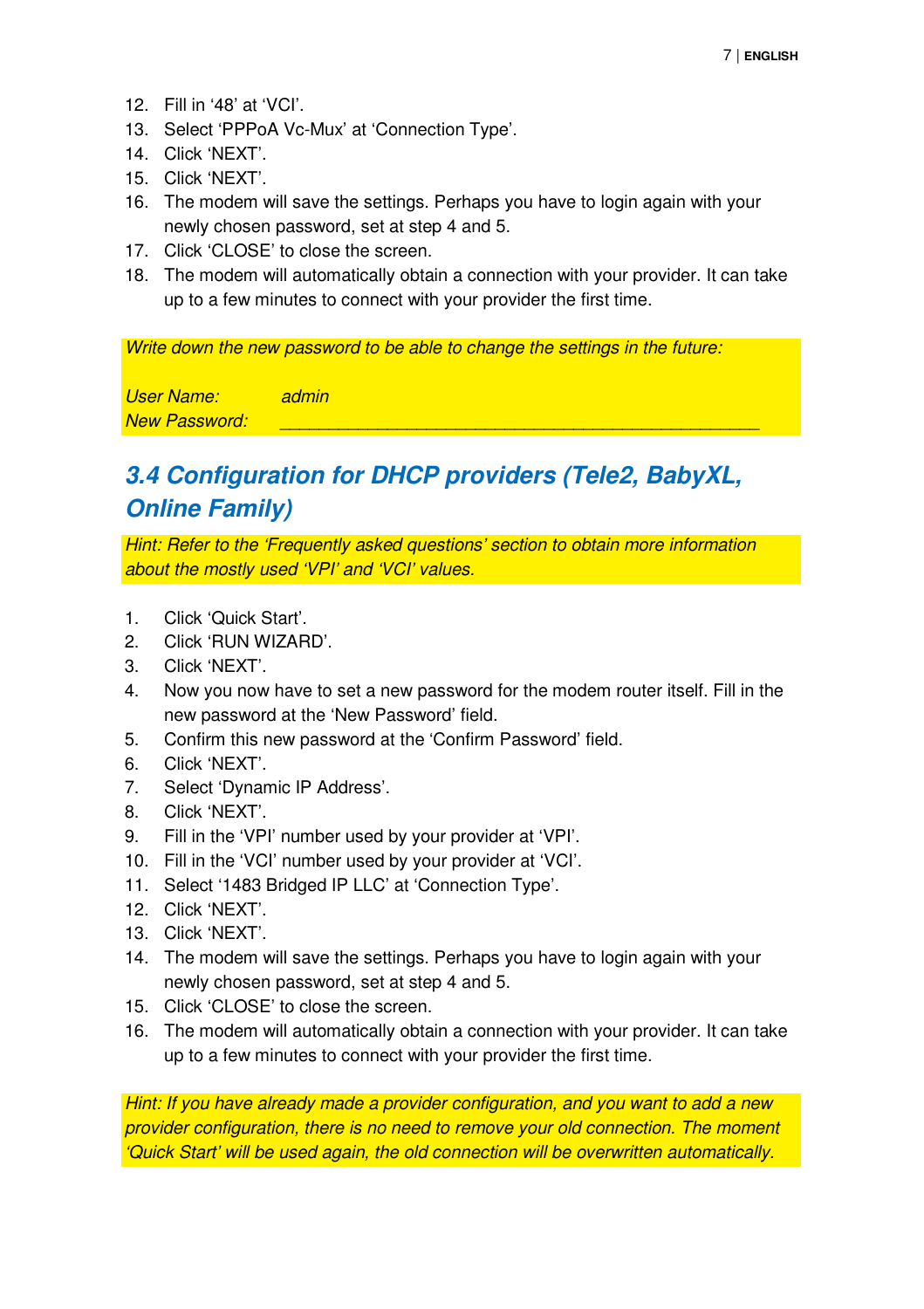# **4.0 Manually setup and secure the wireless network**

Because everyone can receive a network's wireless signal, we recommend you to secure your wireless network. There are several security methods available. To use one of the methods, it is very important that each wireless adapter must support this wireless security form. We recommend you to use the strongest level of wireless security: WPA2 (Wi-Fi Protected Access).

### **4.1 Using the installation wizard to setup and secure a wireless network**

- 1. Turn on your computer.
- 2. Place the CD-ROM in your computer's CD-ROM or DVD-player.
- 3. The software will start automatically.
- 4. Choose 'Configure wireless security'.
- 5. Follow the steps shown on screen until the wizard has finished

### **4.2 Manually setup and configure the wireless network**

- 1. Open your web browser (For example: Internet Explorer, Netscape or Firefox).
- 2. Type 'http://192.168.1.1' in the address bar.
- 3. Press the 'enter' button or click 'Go to'.
- 4. Type 'admin' in the 'Username' field (Attention! This field is capital letter sensitive).
- 5. Type the password in the 'Password' field (Attention! This field is capital letter sensitive).

WPA(2) is supported from Windows XP and up. This type of security cannot be used on older Windows versions, unless the used wireless card has explicit WPA(2) support for these Windows systems. If you do not have Windows XP, Windows Vista or Windows 7, or the correct software, continue with chapter 4.5.

### **4.3 WPA2 security (recommended)**

- 1. Click 'Network Setup'.
- 2. Click 'Wireless'.
- 3. You can change the name of your wireless network at the 'SSID' field. After settings up another name, this name will be seen as a wireless network.
- 4. Click at he field behind the 'Authentication Type' and select 'WPA2-PSK'.
- 5. Click at the field behind 'Pre-Shared Key'. Fill in a password which contains at least 8 characters, with a maximum of 63 characters.
- 6. Click 'SAVE' to save the settings.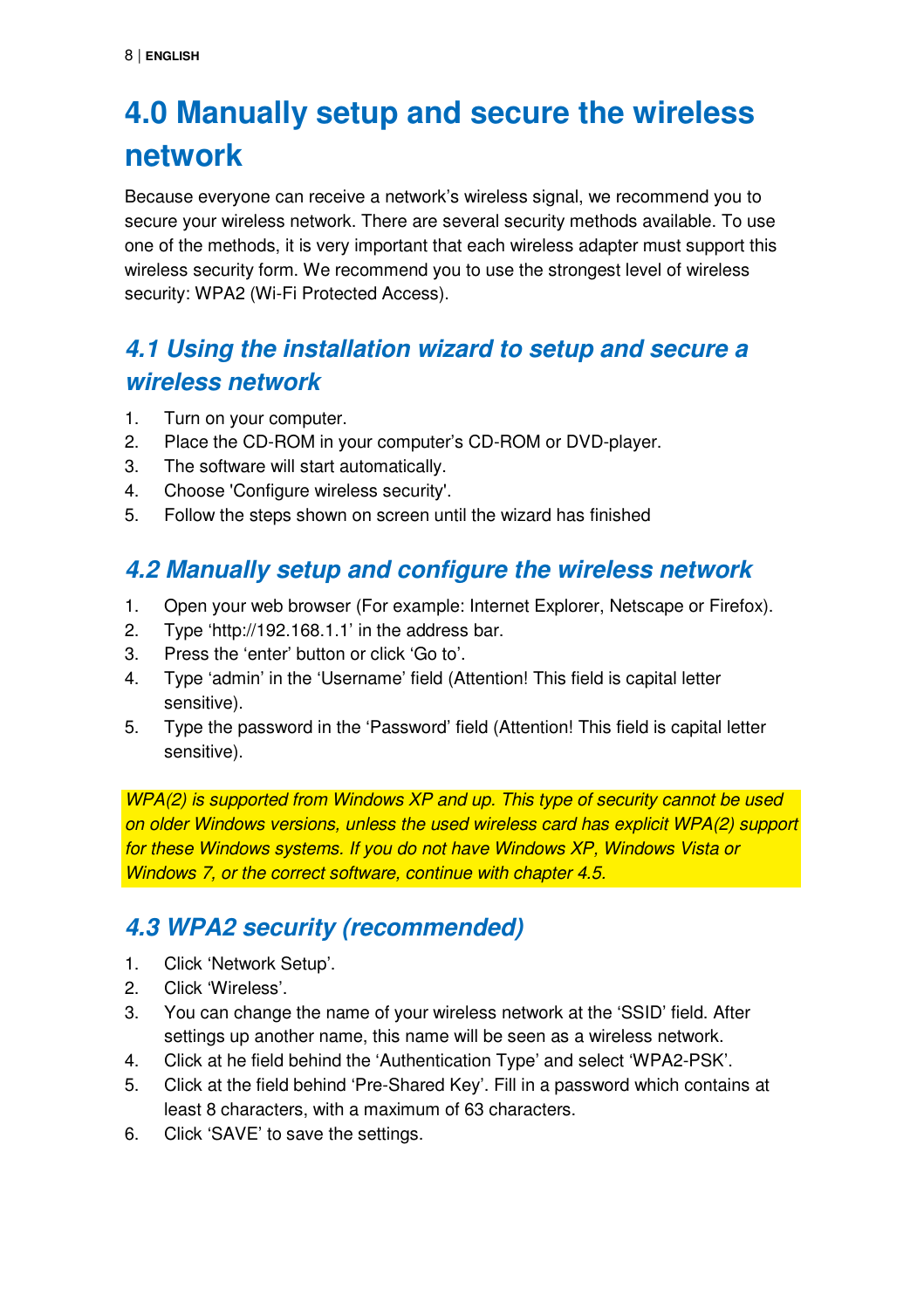\*Write down the security type and the chosen password:

 $\Box$ WPA2

Password:

#### **4.4 WPA security**

- 1. Click 'Network Setup'.
- 2. Click 'Wireless'.
- 3. You can change the name of your wireless network at the 'SSID' field. After settings up another name, this name will be seen as a wireless network.
- 4. Click at he field behind the 'Authentication Type' and select 'WPA-PSK'.
- 5. Click at the field behind 'Pre-Shared Key'. Fill in a password which contains at least 8 characters, with a maximum of 63 characters.
- 6. Click 'SAVE' to save the settings.

\*Write down the security type and the chosen password:

WPA-PSK

Password: \_\_\_\_\_\_\_\_\_\_\_\_\_\_\_\_\_\_\_\_\_\_\_\_\_\_\_\_\_\_\_\_\_\_\_\_\_\_\_\_\_\_\_\_\_\_\_\_\_\_\_\_\_\_

#### **4.5 WEP security**

- 1. Click 'Network Setup'.
- 2. Click 'Wireless'.
- 3. You can change the name of your wireless network at the 'SSID' field. After settings up another name, this name will be seen as a wireless network.
- 4. Click at he field behind the 'Authentication Type' and select 'WEP-64Bits' or 'WEP-128Bits'.
- 5. Click at the field behind 'Key#1'. In case of 'WEP-64Bits' you have to fill in a password which contains exactly 10 characters, or, in case of 'WEP-128Bits' you have to fill in a password which contains exactly 26 characters.
- 6. Click 'SAVE' to save the settings.

Note: In case you are using WEP security: You can only use the letters A till F and numbers.

\*Write down the security type and the chosen password:

 $\n *WFP64*$   $\n *WFP128*$ 

Password: \_\_\_\_\_\_\_\_\_\_\_\_\_\_\_\_\_\_\_\_\_\_\_\_\_\_\_\_\_\_\_\_\_\_\_\_\_\_\_\_\_\_\_\_\_\_\_\_\_\_\_\_\_\_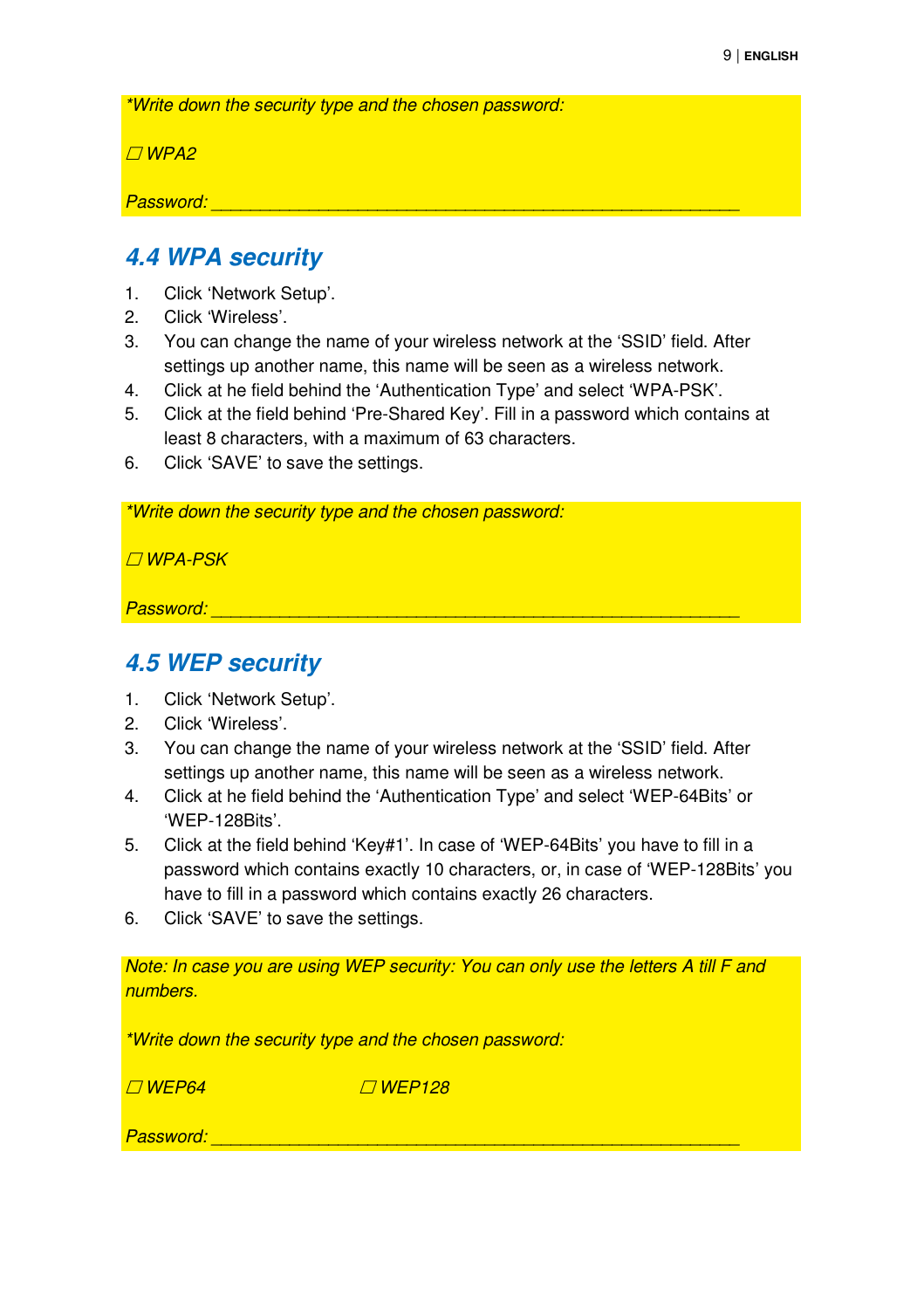Note: In case your are working wirelessly already: The connection will be terminated the moment the security has been set in the EM456X (WPA(2), WEP) and not yet in your wireless adapter. The moment you have set the security for your wireless card too, the connection will be established again. How to reconnect will be explained in the following chapter.

## **5.0 Setting up the wireless network on your computer**

Now you have secured your wireless network, you have to setup the wireless network on your computer with the same security too. Before you begin, you have to disconnect the network cable attached to your computer. Windows XP, Windows Vista and Windows 7 are the mostly used operating systems at the moment. In the following chapters we will explain how to setup a wireless network using Windows XP, Windows Vista and Windows 7.

#### **5.1 Setting up a wireless network using Windows XP**

Use the following steps to setup a wireless network using Windows XP:

- 1. Click 'Start'.
- 2. Go to 'Control Panel'.
- 3. Select 'Network connections'.
- 4. If correct, you will see your wireless adapter. Click your wireless adapter with the right mouse button.
- 5. Now choose 'View available wireless networks'. A list with available wireless networks will be shown.
- 6. Select in the list your own wireless network.
- 7. Choose 'Connect', after which Windows ask to fill in a security key.
- 8. Fill in the security key and confirm this security key. Click 'Connect'.
- 9. If you filled in your security key correctly, your computer will establish a connection with the EM456X.
- 10. You are now able to use the internet wirelessly.

#### **5.2 Setting up a wireless network using Windows Vista**

Use the following steps to setup a wireless network using Windows Vista:

- 1. Click 'Start'.
- 2. Click 'Control panel'.
- 3. Click 'Network and Internet'.
- 4. Click 'Network and Sharing centre'.
- 5. Click 'Manage Wireless Networks' at the left side of the screen.
- 6. Click 'Add'.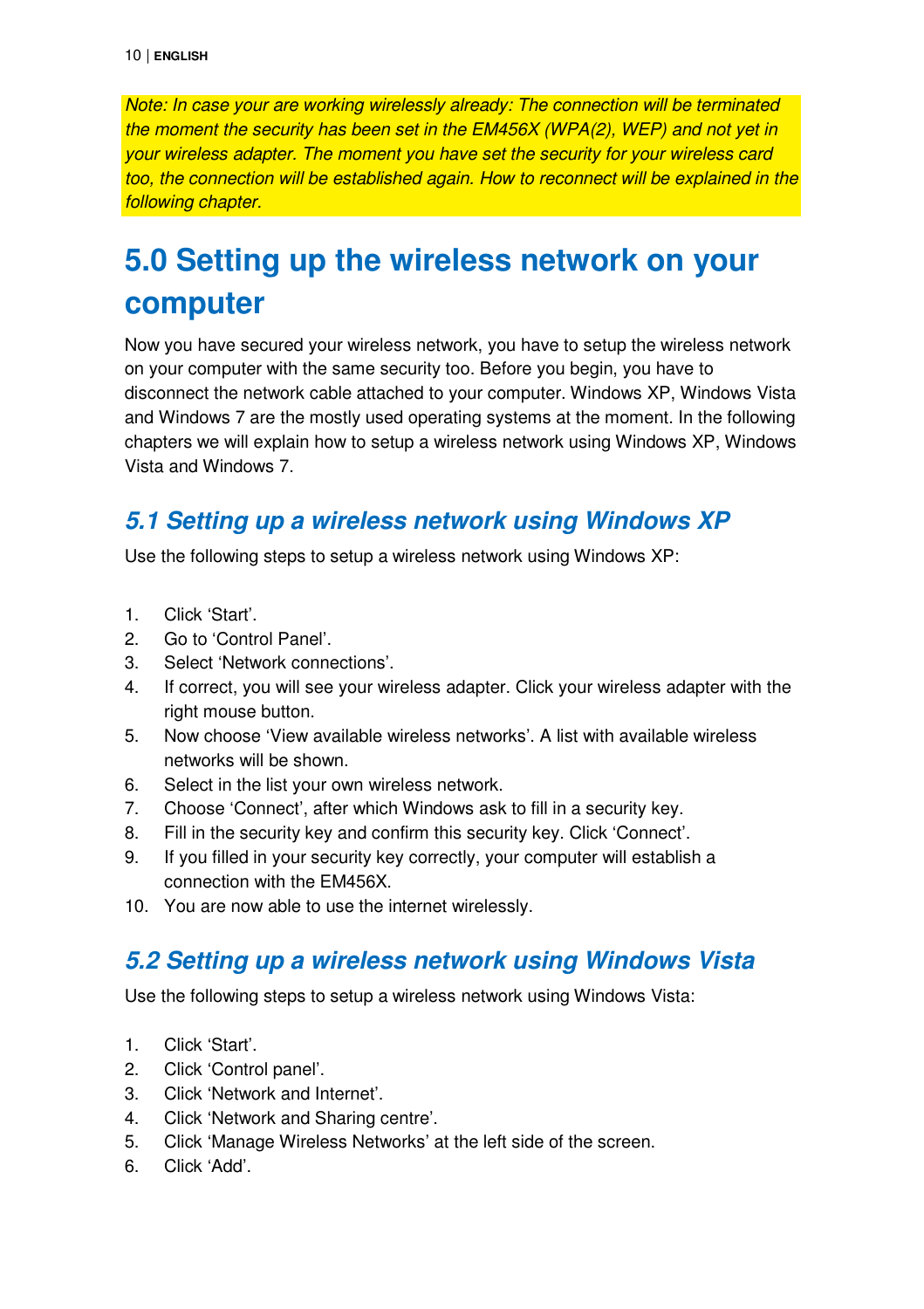- 7. Choose 'Add a wireless network within range of this computer'. The computer will start to search for wireless networks.
- 8. Choose your own network.
- 9. Click 'Connect'.
- 10. A notification will be shown on screen: 'Type the network security key or passphrase for your network'. Fill in your security key.
- 11. Choose 'Connect'. If you filled in your security key correctly, your computer will establish a connection with the EM456X.
- 12. Windows will ask to save and automatically start this connection.
- 13. You are now able to use the internet wirelessly.

#### **5.3 Setting up a wireless network using Windows 7**

- 1. Click 'Start'.
- 2. At the bottom of the menu bar, an icon of your wireless network adapter will be displayed.
- 3. Click this icon. The available wireless networks will be shown.
- 4. Choose your own network.
- 5. Click 'Connect'.
- 6. A notification will be shown on screen: 'Type the network security key or passphrase for your network'. Fill in your security key.
- 7. Choose 'Connect'. If you have filled in your security key correctly, your computer will establish a connection with the EM456X.
- 8. Possibly, Windows will ask to save and automatically start this connection.
- 9. You are now able to use the internet wirelessly.

## **6.0 Securing your network using WPS**

Do you have a wireless adapter with WPS function such as the EM4576 wireless USB adapter ? In that case, securing your wireless network has never been so easy! Using the following steps we will explain the use of WPS in combination with the EM4576 wireless N USB adapter.

- 1. Make sure the EM456X is completely started and that the EM4576 is correctly installed.
- 2. Click the red or green bars of the Realtek wireless utility.
- 3. Click 'Wi-Fi Protected Setup'.
- 4. Click 'Push Button Config'.
- 5. Press for about 2 seconds the 'WPS' button at the side of the EM456X.
- 6. The WPS LED on the EM456X will start to blink. This is normal.
- 7. The EM4576 and the EM456X will automatically connect to each other.
- 8. Once the connection has been established, you will see an overview showing the signal strength and signal status and the current IP-Address, Subnet Mask and Gateway.
- 9. The 'WPS' LED on the EM456X will be turned off.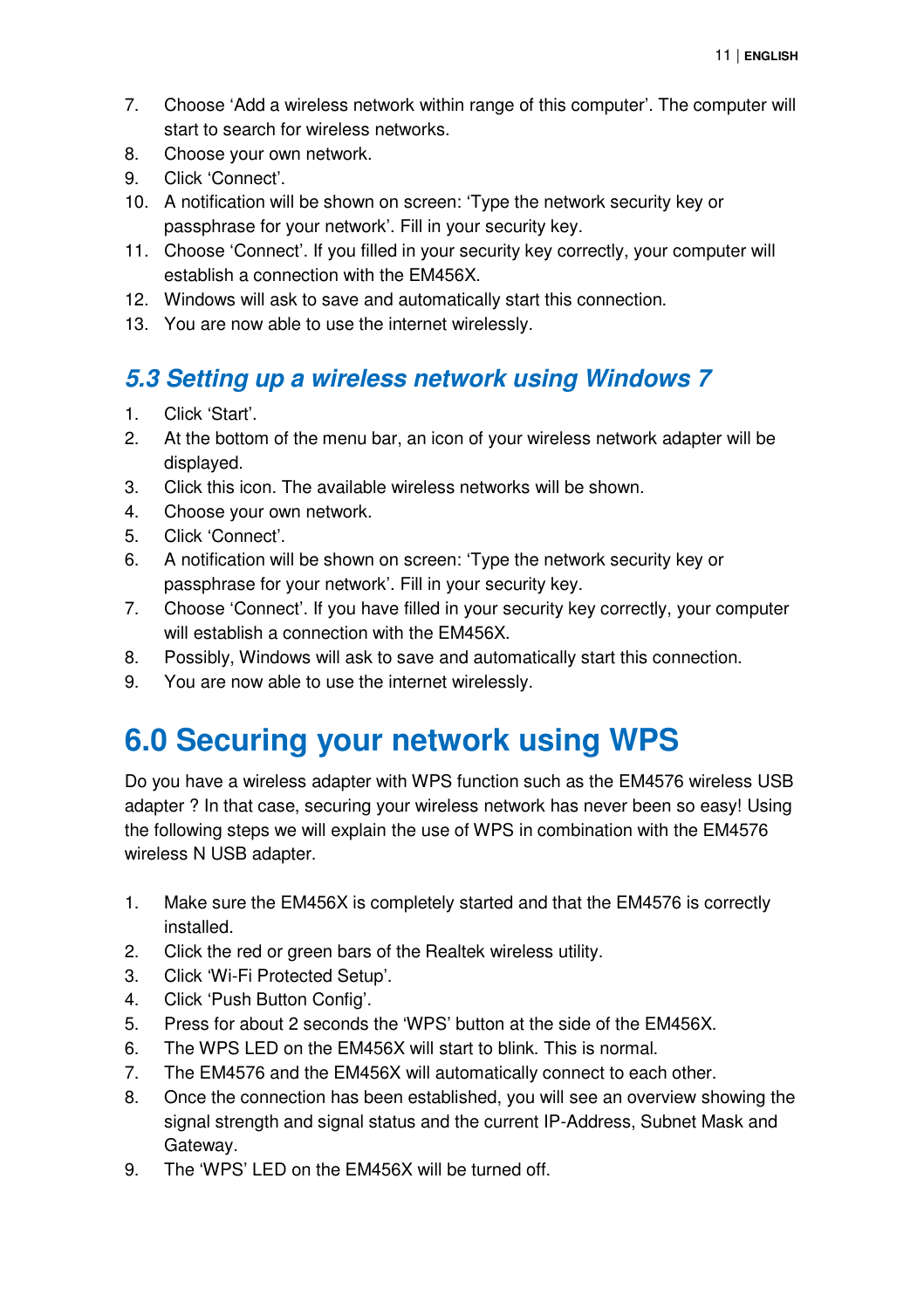10. You have successfully secured your connection with the use of WPS!

## **7.0 Control your internet connection**

If you want extra security besides the already existing WPA(2) or WEP security, you can add 'Wireless MAC Address Control'. A MAC address is a unique code, or identifier, provided to almost every network adapter. MAC Address control allows you to grant certain network product access to your network. All other users will be denied access. So, if using your own 'Wireless 'MAC Address, no one besides you can access your network wirelessly.

In most cases a MAC Address can be found on a sticker placed on the network product itself. You can also retrieve the MAC Address yourself by using the following steps.

- 1. Click 'Start'.
- 2. Click 'Run''.
- 3. Type 'CMD'.
- 4. Press the 'Enter' key.
- 5. Type 'ipconfig /all'.
- 6. Press the 'Enter' key.
- 7. Lookup the name of your network adapter.
- 8. The 'Physical Address' is the MAC Address.

#### **7.1 Wireless MAC Address Filter**

- 1. Open your web browser (For example: Internet Explorer, Netscape or Firefox).
- 2. Type 'http://192.168.1.1' in the address bar.
- 3. Press the 'Enter' key on your keyboard or click 'Go to'.
- 4. Type 'admin' in the 'Username' field (Attention! This field is capital letter sensitive).
- 5. Type your password in the 'Password' field (Attention! This field is capital letter sensitive).
- 6. Click 'Network Setup'.
- 7. Click 'Wireless'.
- 8. Go to 'Wireless MAC Address Filter'.
- 9. Place a mark at 'Activated'.
- 10. Go to the 'Action' field and select 'Allow Association'.
- 11. Go the 'Mac Address#1' field and fill in the MAC address of your wireless adapter.
- 12. Click 'SAVE' to save the settings.
- 13. If you want other network devices grant 'Access' to your network, then repeat the steps above and fill in the specific MAC Addresses. MAC Addresses which are not filled in do not gain access.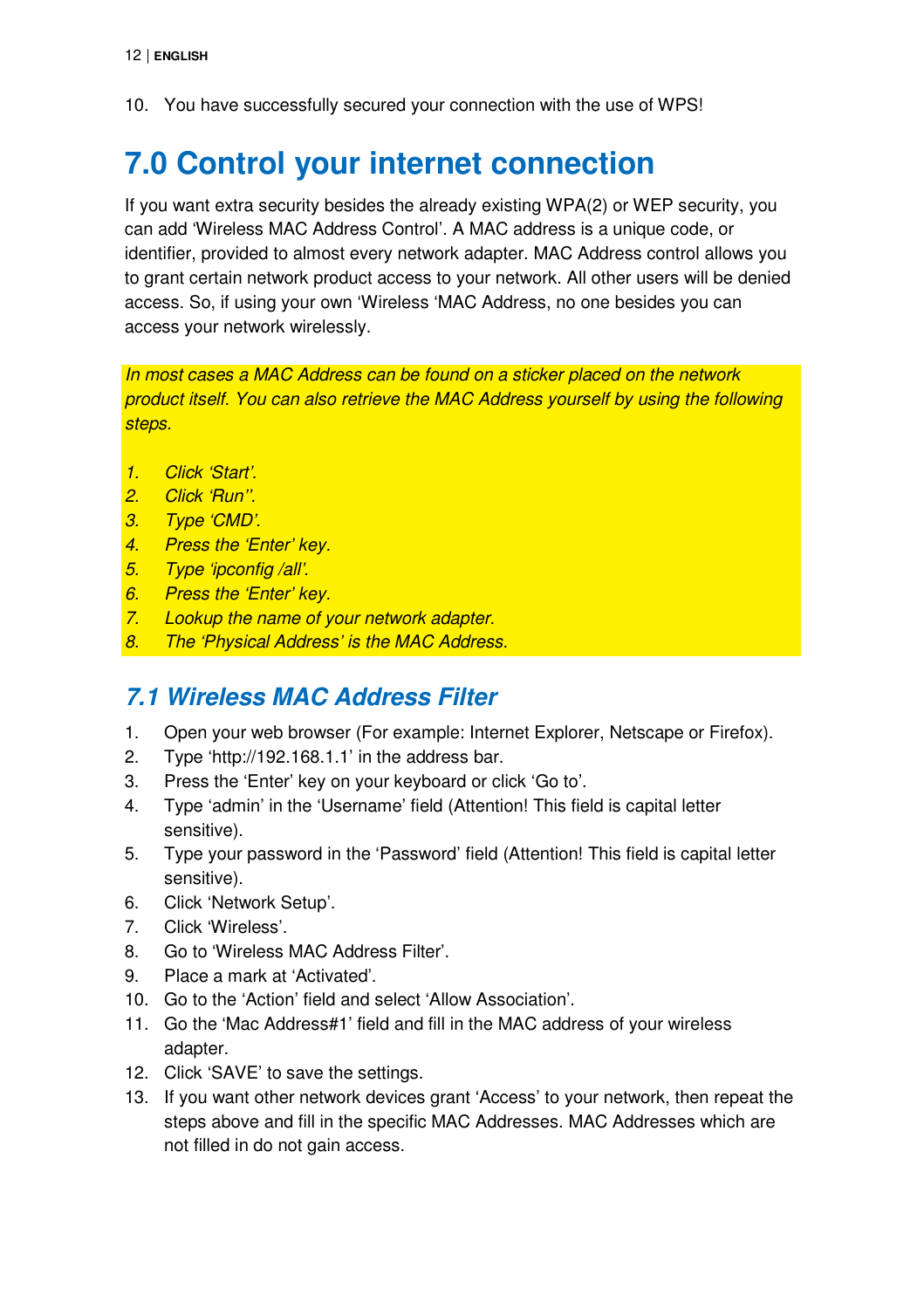Do you want specific wireless MAC Addresses to be blocked? Then choose 'Deny Association' to deny the selected MAC Address access.

#### **7.2 Blocking websites using URL Filtering**

- 1. Open your web browser (For example: Internet Explorer, Netscape or Firefox).
- 2. Type 'http://192.168.1.1' in the address bar.
- 3. Press the 'Enter' key on your keyboard or click 'Go to'.
- 4. Type 'admin' in the 'Username' field (Attention! This field is capital letter sensitive).
- 5. Type your password in the 'Password' field (Attention! This field is capital letter sensitive).
- 6. Click 'Access Management'.
- 7. Click 'Filter'.
- 8. Choose 'URL Filter' at the 'Filter Type Selection' field.
- 9. Behind 'Activate', click 'Yes'.
- 10. 'URL Index' is set to '1' by default. If you have not set anything yet, you can choose '1'. If rule '1' is already added, select '2', etc.
- 11. Fill in the name of the website which may not be visited behind 'URL:', for example: 'www.thiswebsiteisprohibited.com'.
- 12. Click 'SAVE' to save the settings. In the table at the bottom of the page, the new rule will be added.

## **8.0 Opening ports (Port Forwarding)**

The EM456X has an advanced firewall. If you are using programs with a UPnP function, you do not have to open ports in this firewall. In that case, the program will communicate with the EM456X which ports needs to be opened. This process is done automatically. UPnP is enabled by default. However, sometimes you do need to open ports in the firewall, in order to let specific programs function properly or grant these programs internet access. In the following steps we will explain how to open ports in the EM456X's firewall. We will use port numbers 5000 till 5010 as example. But as a reminder: Find out, using the documentation of the program, which ports numbers must be used.

- 1. Open your web browser (For example: Internet Explorer, Netscape of Firefox).
- 2. Type 'http://192.168.1.1' in the address bar.
- 3. Press the 'Enter' key or click 'Go to'.
- 4. Type 'admin' in the 'Username' field (Attention! This field is capital letter sensitive).
- 5. Type your password in the 'Password' field (Attention! This field is capital letter sensitive).
- 6. Click 'Advanced Setup'.
- 7. Click 'NAT'.
- 8. Click 'Virtual Server'.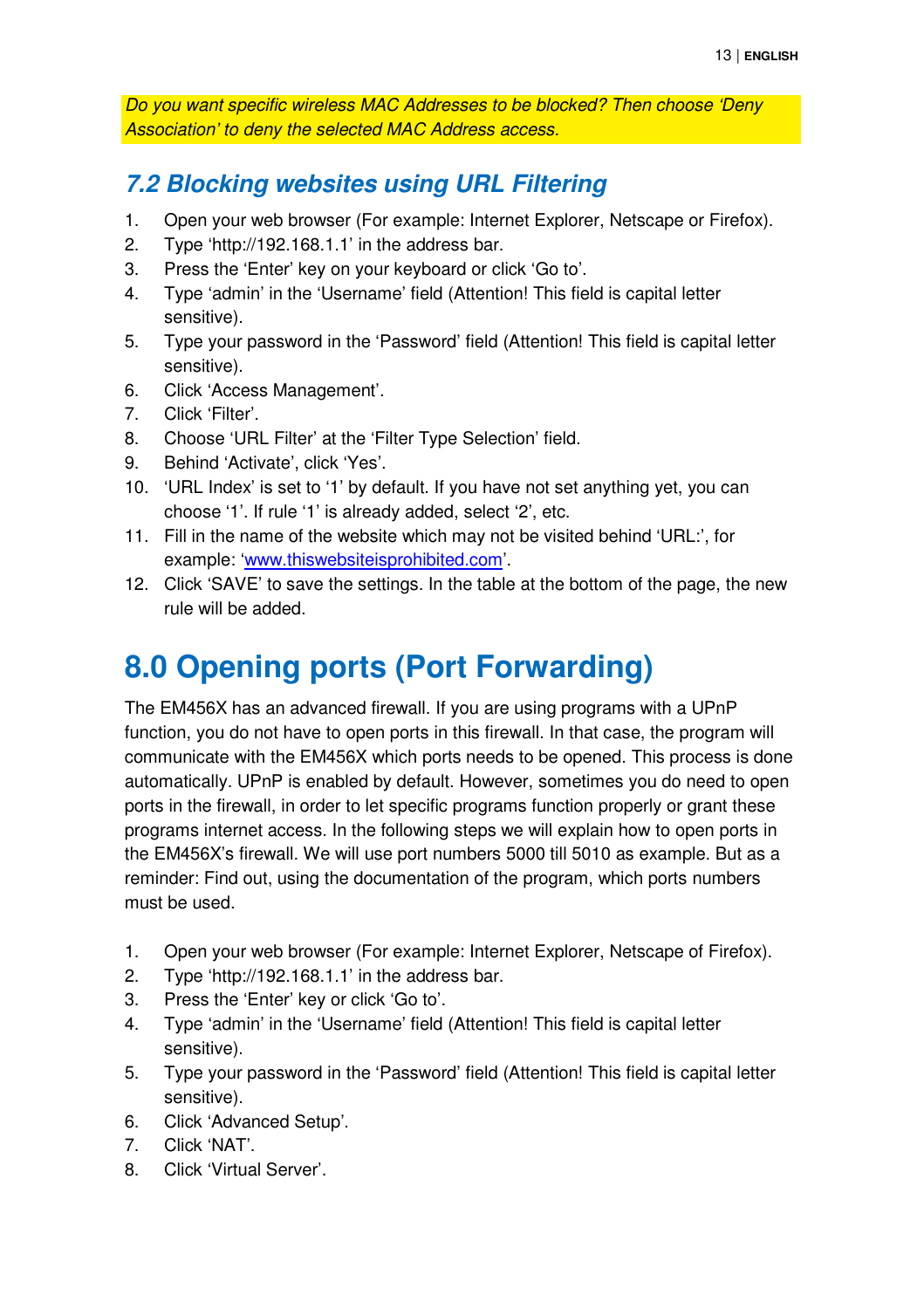- 9. 'Rule Index' is set to '1' by default. If you have not set anything yet, you can choose '1'. If rule '1' is already added, select '2', etc
- 10. Fill in the program's name at 'Application'.
- 11. Fill in whether the program uses the 'TCP' of 'UDP' protocol at the 'Protocol' field. Are you not sure, then select 'All'.
- 12. You can fill in the first port number at 'Start Port Number'. In our example the first port number is '5000'.
- 13. Fill in the last or end port number at 'End Port Number'. In our example this is port number '5010'.
- 14. Fill in the computer's IP-Address at 'Local IP Address'. For example: Fill in '192.168.1.9'. Also see the frequently asked questions for more information about IP-Addresses.
- 15. Click 'SAVE' to save the settings. In the table at the bottom of the page, the date will be added.

## **9.0 Frequently asked questions**

- Q: I receive the message 'The IP address of the network adapter is incorrect'. What can I do?
- A: This message appears when the computer did not receive a correct IP address from the router. Make sure all cables are correctly connected. If necessary, reset the EM456X and try again. It is recommended that you configure the router using a cabled connection (not wireless). When the cabled connection is working properly you can setup the wireless connection as explained in this manual.
- Q: How can I find my IP-Address?
- A: Steps for Windows XP, Vista and Windows 7:
	- 1. Click 'Start'.
	- 2. Go to 'run' or 'search programs and files'.
	- 3. Type: 'cmd'.
	- 4. Press the 'Enter' keyor click 'OK'.
	- 5. Fill in: 'ipconfig'.
	- 6. Press the 'Enter' key again.
	- 7. You will now see the IP-Address. This is your network adapter's IP-Address.
- Q: I have to fill in the VPI and VCI values to establish a DHCP connection. I have no idea which settings to use and my provider can not or is not willing to provide me this data. Now what?
- A: Eminent has the mostly used VPI and VCI values for a DHCP connection written down (usable for the Netherlands):

| Name Provider: |      |
|----------------|------|
| Tele2 Family   | 0/32 |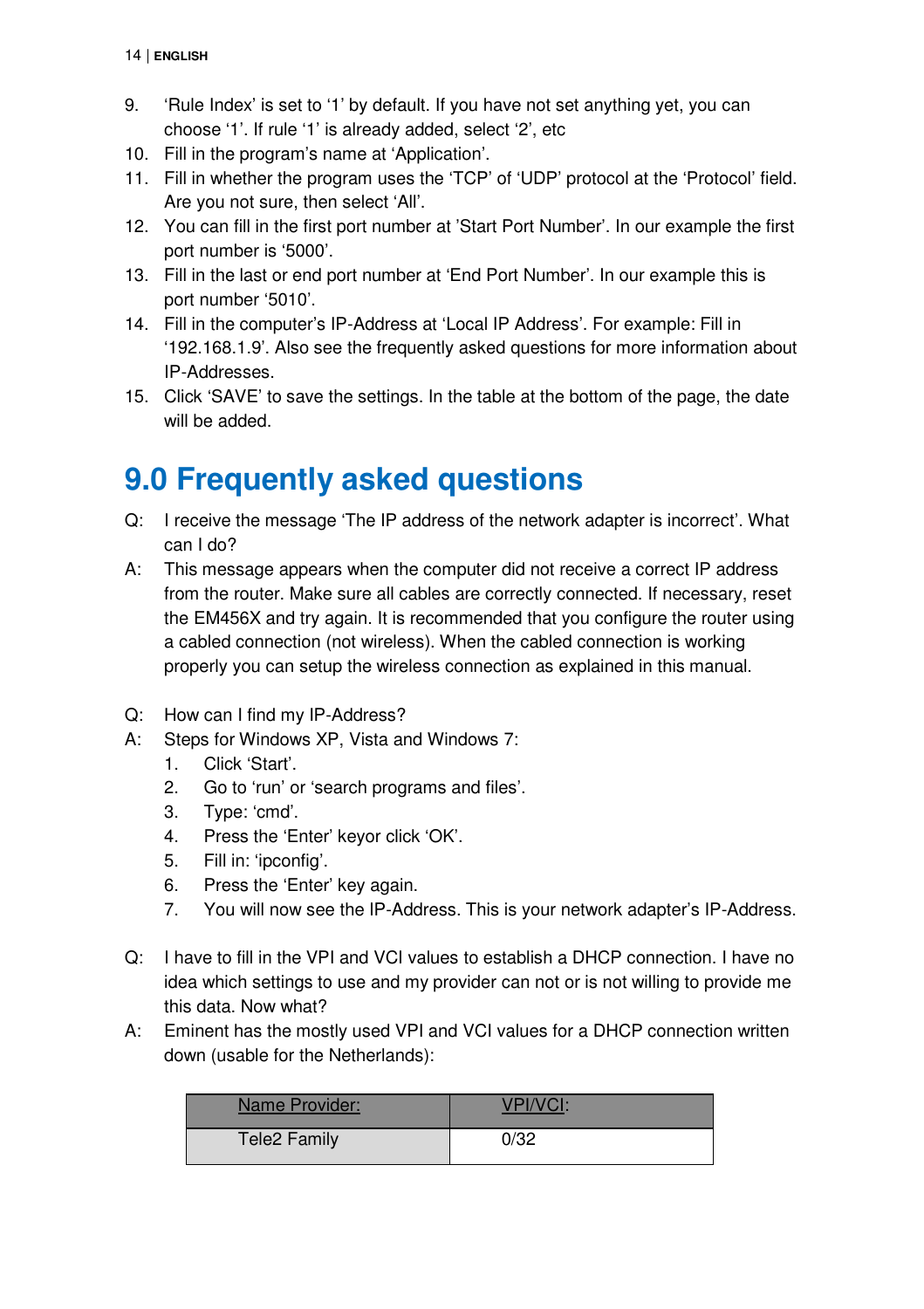| BabyXL/Telfort           | 0/34 |
|--------------------------|------|
| <b>BBned/Tele2 Super</b> | 0/35 |
| Online Family            | 8/35 |

- Q: How can I reset the modem to factory defaults?
- A: Use the following steps to reset the EM456X:
	- 1. Turn on the modem and wail until it has finished starting.
	- 2. Now press the little reset button on the bottom with a paperclip for about 10 seconds.
	- 3. The modem has now been reset and has been set back to factory defaults.
- Q: My wireless signal is weak or very unstable. What can be the cause?
- A1: Place the modem on another location and check if the wireless signal is received any better. Preferably, place the modem on a open spot. A mains box for example, is a very bad location for a wireless product.
- A2: You can change the channel, as an attempt to improve the signal. Changing the channel can be done using the following steps:
	- 1. Open your web browser (For example: Internet Explorer, Netscape or Firefox).
	- 2. Type 'http://192.168.1.1' in de address bar.
	- 3. Press the 'Enter' key or click 'Go to'.
	- 4. Type 'admin' in the 'Username' field (Attention! This field is capital letter sensitive).
	- 5. Type your password in the 'Password' field (Attention! This field is capital letter sensitive).
	- 6. Click 'Network Setup'.
	- 7. Click 'Wireless'.
	- 8. Choose another channel. For example '03' at the 'Channel' field.
	- 9. Click 'SAVE'.
- Q: My computer does not support WPA2. Which security type do I have to use?
- A: WPA2 is the strongest possible security type. If you are not able to use WPA2, we advise the use of the WPA.
- Q: I am not able to use a wireless computer at the moment. Can I disable the wireless functions of the EM456X?
- A: By pressing the 'WLAN' button at the side of the EM456X for about 2 seconds, you can disable the wireless function. The EM456X stops broadcasting at that moment and the 'WLAN' LED will not be lit anymore. Press the 'WLAN' button again for about 2 seconds to enable the wireless functions again. The moment the 'WLAN' LED starts to blink, the EM456X is broadcasting again.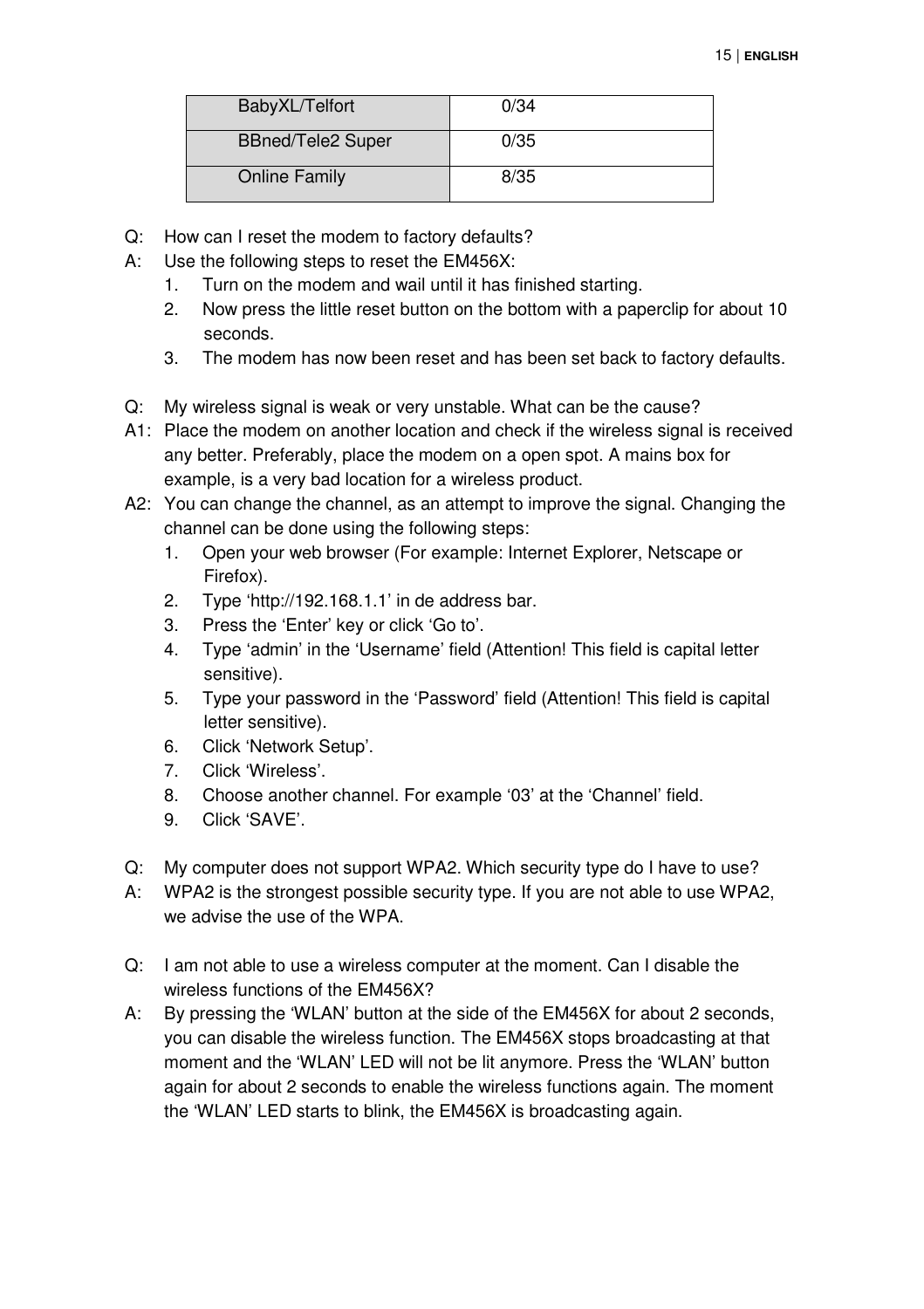- Q: I have one computer which is not able to gain internet access, while the other computers do have internet access. What can cause this problem?
- A: Most probably the settings of the web browser are not correct. You can use the following link to Eminent's Advanced Manual' . The problems should be solved using this document: http://downloads.eminent-online.com/networksettings.pdf
- Q: What is the main difference between the EM4565 and the EM4562?
- A: The main difference is that the EM4565 has two antennas and can reach wireless speeds up-to 300Mbps, whilst the EM4562 has one antenna and can reach wireless speeds up-to 150Mbps.

# **10.0 Service and support**

This users manual has been carefully written by Eminent's technical experts. If you have problems installing or using the product, please fill out the support form at the website www.eminent-online.com/support.

You can also contact us by phone. Below you will find a list with phone numbers for each supported country.

| <b>Phone number</b> | Rate per<br>minute* |
|---------------------|---------------------|
| 070 277 286         | €0.30               |
| 070 277 286         | €0.30               |
| +45 69918565        | Local Costs         |
| +35 8942415826      | Local Costs         |
| 1805 982 234        | €0.14               |
| +39 0240042016      | Local Costs         |
| +47 21075033        | Local Costs         |
| 807 080 042         | €0.41               |
| +46 840 309985      | Local Costs         |
| 0900-3646368        | €0.45               |
| 905 871 0013        | £0.30               |
|                     |                     |

\* Rates mentioned in this table do not include cell phone charges.

## **11.0 Warranty conditions**

The five-year Eminent warranty applies to all Eminent products unless mentioned otherwise before or during the moment of purchase. When having bought a secondhand Eminent product the remaining period of warranty is measured from the moment of purchase by the product's first owner.

The Eminent warranty applies to all Eminent products and parts inextricably connected to and/or mounted on the main product. Power supply adapters, batteries,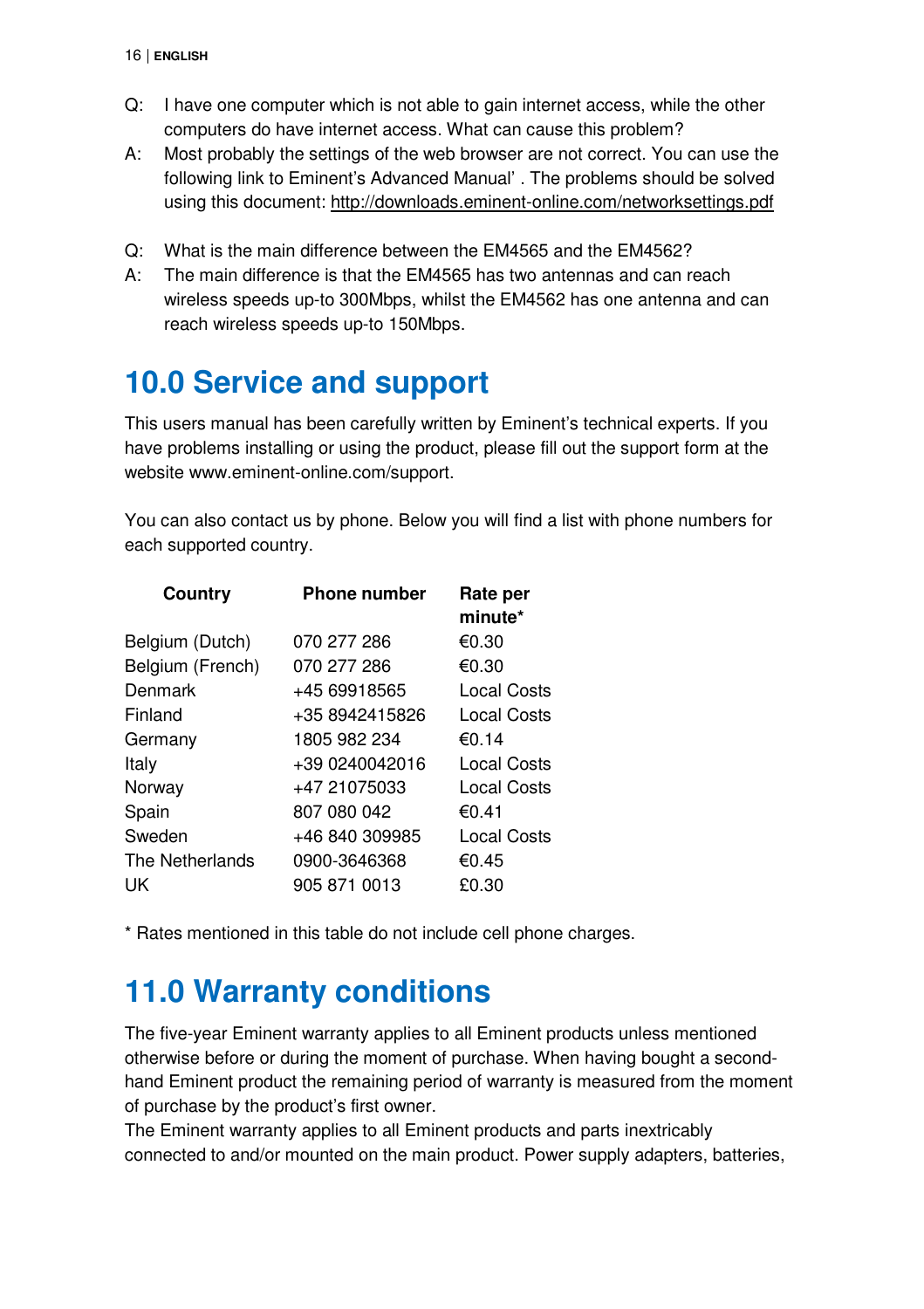antennas and all other products not integrated in or directly connected to the main product and/or products of which, without reasonable doubt, can be assumed that wear and tear show a different pattern than the main product are not covered by the Eminent warranty. Products are not covered by the Eminent warranty when subjected to incorrect/improper use, external influences and/or when opened by parties other than Eminent.

## **12.0 Declaration of Conformity**

To ensure your safety and compliance of the product with the directives and laws created by the European Commission you can obtain a copy of the Declaration of Conformity concerning your product by sending an e-mail message to: info@eminentonline.com. You can also send a letter to:

Eminent Computer Supplies P.O. Box 276 6160 AG Geleen The Netherlands

Clearly state 'Declaration of Conformity' and the article code of the product of which you would like to obtain a copy of the Declaration of Conformity.